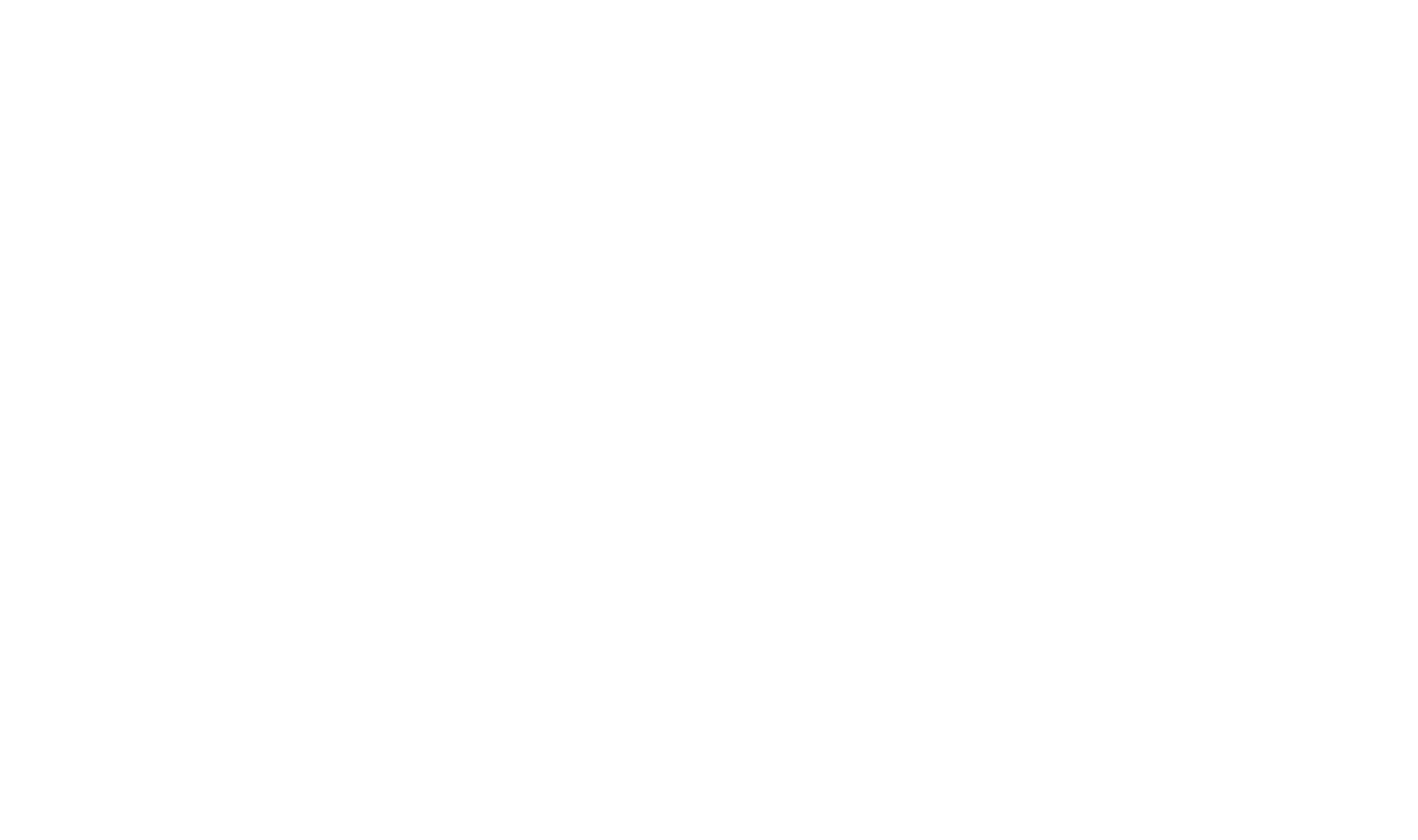### ACCOUNTINGS:

#### **Each accounting must include copies of the following documents:**

• Bank Statements

- Receipts or Bills for any item over \$250
- Credit Card Statements
- Cancelled Checks
- Bond Certificate and Bond Premium Paid
- New Court Orders
- Appointment of Guardian for the Beneficiary, if applicable
- Deed to the Property Owned by the trust, if not already submitted
- Title to any Car or Vehicle purchased with trust funds, if not already submitted.
- Updated address and telephone number for trustee and other professionals involved with the trust.

#### **The first submission of an accounting must include:**

- Signed Copy of the Supplemental Needs Trust Agreement
- Court Order authorizing the SNT to be established
- Proof of trust funding (Page of bank statement showing deposit)
- Annuity Contract
- Deed to the Property Owned by the trust, if any.

The City of New York established a "Supplemental Needs Trust Monitoring Unit". You may contact the office at the following address:

**Supplemental Needs Trust Monitoring Unit**

**P.O. Box 3786 Church Street Station New York, NY 10008-3786 Attn: Director, SNT**

### SUPPLEMENTAL NEEDS TRUST INFORMATIONAL

As a trustee for a Beneficiary of a Supplemental Needs Trust (SNT) you are responsible for protecting and administering trust funds for a Beneficiary while managing the day to day activities of the trust including making decisions about purchasing items and managing and investing trust assets. A trustee is defined as "a person to whom the property of a Beneficiary is legally entrusted". Being a trustee creates a "fiduciary duty" defined as: "acting in the best interests of the beneficiary". Failure to act in the best interests of the beneficiary can lead to legal action against you for breaking or 'breaching' your Fiduciary duty. Breaching your Fiduciary duty may result in your being required to repay money to the trust or possible criminal prosecution.

### SEVERAL LEGAL MANDATES AND GENERAL RULES GOVERNING TRUST PURCHASES ARE:

- **1.** Federal and state law requires that all purchases must be for the sole benefit of the Beneficiary, meaning that something purchased with trust funds must, at the very least, primarily benefit the Beneficiary. Also, the trust assets must be used to enhance the quality of life of the Beneficiary by providing for his/her special needs and supplemental care. The trust funds are not allowed to be used in a lavish or excessive way.
- **2.** If the Beneficiary is a minor, you must consider whether the purchase is a 'parental obligation, something a parent should be providing for their child. If so, the parents must provide it; the funds must not come from the trust.
- **3.** The trustee is prohibited from using trust funds to benefit friends, family or anyone other than the Beneficiary. Examples of this Self Dealing include loaning yourself or someone else money without interest, or hiring yourself or a close friend to do something on behalf of the trust.
- **4.** With some exceptions, the Beneficiary cannot have any access to the funds, nor can he/she be allowed to direct the funds in any way.
- **5.** Trustees are given broad discretion over what is an appropriate expenditure to make from trust funds. However, those decisions are subject to review by the HRA Supplemental Needs Trust Monitoring Unit and the Courts.

The Courts have the power to issue orders. Follow the court order and submit a copy of the order with the annual accounting which must be completed reporting all assets, income and disbursement related to the trust account for the previous year. The Annual Trust Accounting Document will be mailed to the trustee in January and must be completed and returned to HRA before May 1st, at the address shown on page 4 of this document. Trust funds may be used to pay for a professional financial advisor/CPA for preparation of the Annual Trust Accounting.

For details on documents which must be provided with the annual accounting, see the list on page 4 of this informational.